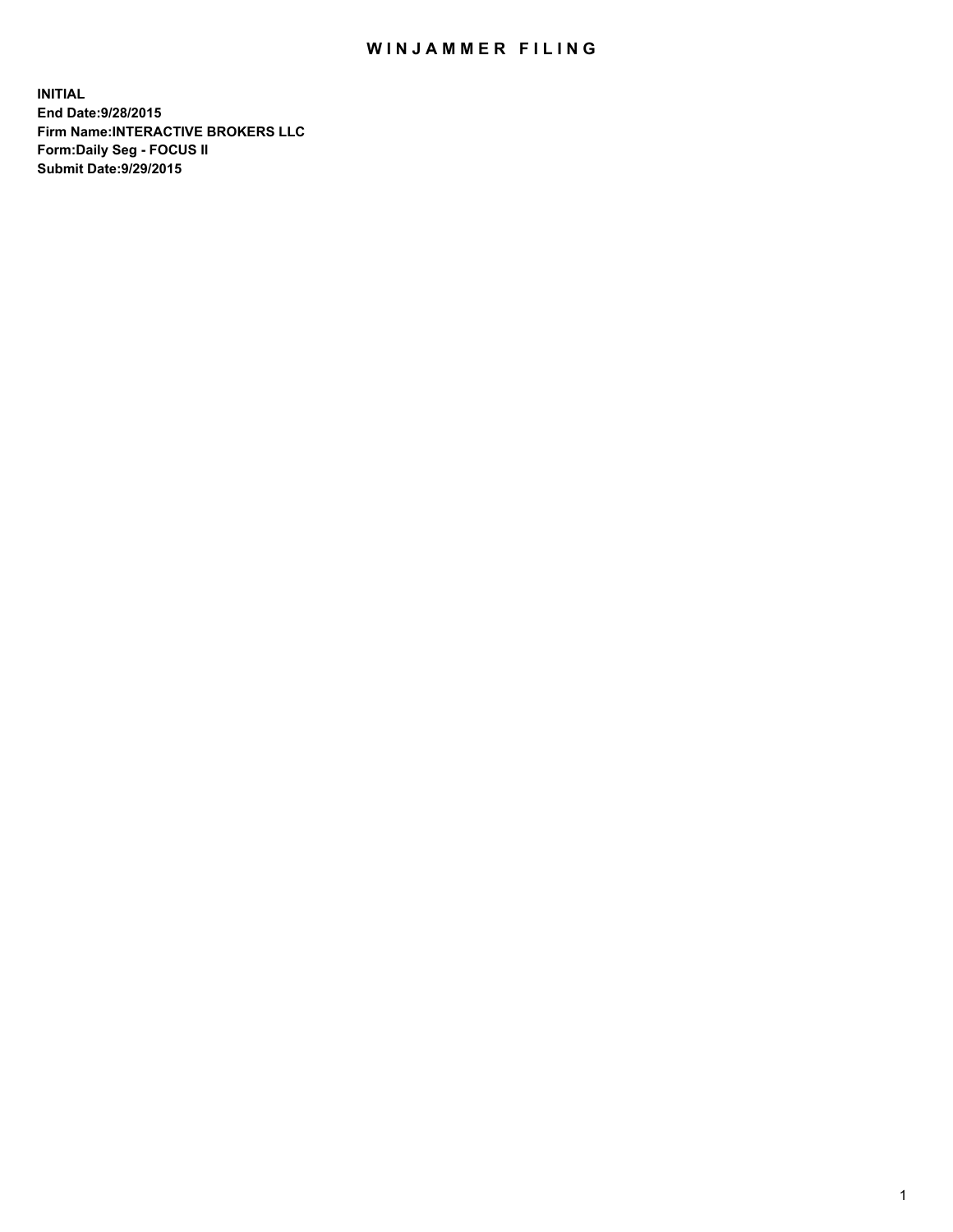## **INITIAL End Date:9/28/2015 Firm Name:INTERACTIVE BROKERS LLC Form:Daily Seg - FOCUS II Submit Date:9/29/2015 Daily Segregation - Cover Page**

| Name of Company<br><b>Contact Name</b><br><b>Contact Phone Number</b><br><b>Contact Email Address</b>                                                                                                                                                                                                                          | <b>INTERACTIVE BROKERS LLC</b><br><b>Michael Ellman</b><br>203-422-8926<br>mellman@interactivebrokers.co<br>$m$ |
|--------------------------------------------------------------------------------------------------------------------------------------------------------------------------------------------------------------------------------------------------------------------------------------------------------------------------------|-----------------------------------------------------------------------------------------------------------------|
| FCM's Customer Segregated Funds Residual Interest Target (choose one):<br>a. Minimum dollar amount: ; or<br>b. Minimum percentage of customer segregated funds required:% ; or<br>c. Dollar amount range between: and; or<br>d. Percentage range of customer segregated funds required between: % and %.                       | $\overline{\mathbf{0}}$<br>0<br>155,000,000 245,000,000<br>00                                                   |
| FCM's Customer Secured Amount Funds Residual Interest Target (choose one):<br>a. Minimum dollar amount: ; or<br>b. Minimum percentage of customer secured funds required:%; or<br>c. Dollar amount range between: and; or<br>d. Percentage range of customer secured funds required between: % and %.                          | $\overline{\mathbf{0}}$<br>0<br>80,000,000 120,000,000<br>0 <sub>0</sub>                                        |
| FCM's Cleared Swaps Customer Collateral Residual Interest Target (choose one):<br>a. Minimum dollar amount: ; or<br>b. Minimum percentage of cleared swaps customer collateral required:% ; or<br>c. Dollar amount range between: and; or<br>d. Percentage range of cleared swaps customer collateral required between:% and%. | $\overline{\mathbf{0}}$<br>$\underline{\mathbf{0}}$<br>0 <sub>0</sub><br>0 <sub>0</sub>                         |

Attach supporting documents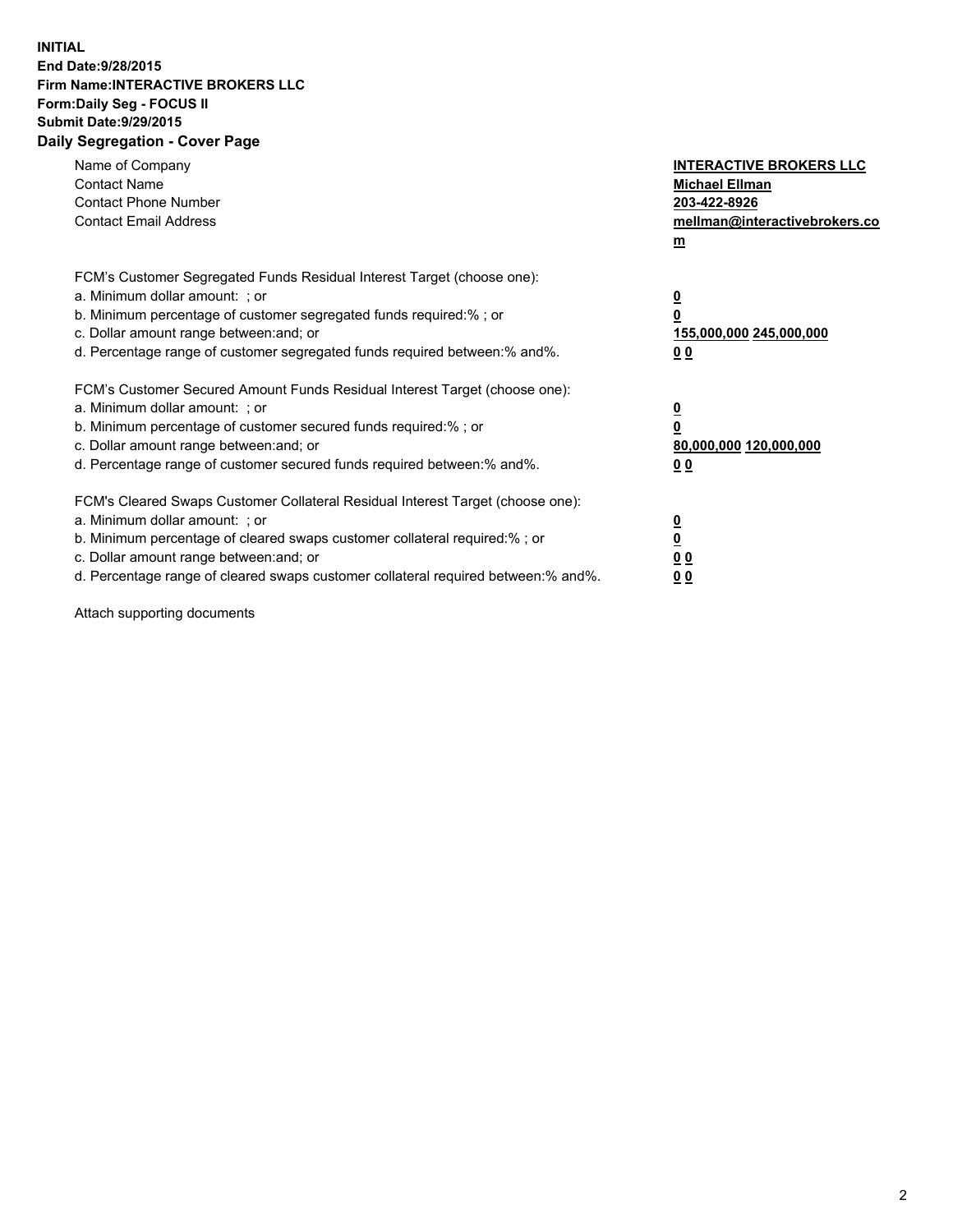## **INITIAL End Date:9/28/2015 Firm Name:INTERACTIVE BROKERS LLC Form:Daily Seg - FOCUS II Submit Date:9/29/2015 Daily Segregation - Secured Amounts**

|     | Foreign Futures and Foreign Options Secured Amounts                                         |                                  |
|-----|---------------------------------------------------------------------------------------------|----------------------------------|
|     | Amount required to be set aside pursuant to law, rule or regulation of a foreign            | $0$ [7305]                       |
|     | government or a rule of a self-regulatory organization authorized thereunder                |                                  |
| 1.  | Net ledger balance - Foreign Futures and Foreign Option Trading - All Customers             |                                  |
|     | A. Cash                                                                                     | 340,988,695 [7315]               |
|     | B. Securities (at market)                                                                   | $0$ [7317]                       |
| 2.  | Net unrealized profit (loss) in open futures contracts traded on a foreign board of trade   | -13,915,430 <sup>[7325]</sup>    |
| 3.  | Exchange traded options                                                                     |                                  |
|     | a. Market value of open option contracts purchased on a foreign board of trade              | 65,566 [7335]                    |
|     | b. Market value of open contracts granted (sold) on a foreign board of trade                | $-66,137$ [7337]                 |
| 4.  | Net equity (deficit) (add lines 1. 2. and 3.)                                               | 327,072,694 [7345]               |
| 5.  | Account liquidating to a deficit and account with a debit balances - gross amount           | 1,011,504 [7351]                 |
|     | Less: amount offset by customer owned securities                                            | 0 [7352] 1,011,504 [7354]        |
| 6.  | Amount required to be set aside as the secured amount - Net Liquidating Equity              | 328,084,198 [7355]               |
|     | Method (add lines 4 and 5)                                                                  |                                  |
| 7.  | Greater of amount required to be set aside pursuant to foreign jurisdiction (above) or line | 328,084,198 [7360]               |
|     | 6.                                                                                          |                                  |
|     | FUNDS DEPOSITED IN SEPARATE REGULATION 30.7 ACCOUNTS                                        |                                  |
| 1.  | Cash in banks                                                                               |                                  |
|     | A. Banks located in the United States                                                       | 3,700,149 [7500]                 |
|     | B. Other banks qualified under Regulation 30.7                                              | 0 [7520] 3,700,149 [7530]        |
| 2.  | Securities                                                                                  |                                  |
|     | A. In safekeeping with banks located in the United States                                   | 351,124,935 [7540]               |
|     | B. In safekeeping with other banks qualified under Regulation 30.7                          | 0 [7560] 351,124,935 [7570]      |
| 3.  | Equities with registered futures commission merchants                                       |                                  |
|     | A. Cash                                                                                     | $0$ [7580]                       |
|     | <b>B.</b> Securities                                                                        | $0$ [7590]                       |
|     | C. Unrealized gain (loss) on open futures contracts                                         | $0$ [7600]                       |
|     | D. Value of long option contracts                                                           | $0$ [7610]                       |
|     | E. Value of short option contracts                                                          | 0 [7615] 0 [7620]                |
| 4.  | Amounts held by clearing organizations of foreign boards of trade                           |                                  |
|     | A. Cash                                                                                     | $0$ [7640]                       |
|     | <b>B.</b> Securities                                                                        | $0$ [7650]                       |
|     | C. Amount due to (from) clearing organization - daily variation                             | $0$ [7660]                       |
|     | D. Value of long option contracts                                                           | $0$ [7670]                       |
|     | E. Value of short option contracts                                                          | 0 [7675] 0 [7680]                |
| 5.  | Amounts held by members of foreign boards of trade                                          |                                  |
|     | A. Cash                                                                                     | 113,833,206 [7700]               |
|     | <b>B.</b> Securities                                                                        | $0$ [7710]                       |
|     | C. Unrealized gain (loss) on open futures contracts                                         | -2,870,757 [7720]                |
|     | D. Value of long option contracts                                                           | 65,572 [7730]                    |
|     | E. Value of short option contracts                                                          | 66,136 [7735] 110,961,885 [7740] |
| 6.  | Amounts with other depositories designated by a foreign board of trade                      | $0$ [7760]                       |
| 7.  |                                                                                             |                                  |
| 8.  | Segregated funds on hand                                                                    | $0$ [7765]                       |
| 9.  | Total funds in separate section 30.7 accounts                                               | 465,786,969 [7770]               |
|     | Excess (deficiency) Set Aside for Secured Amount (subtract line 7 Secured Statement         | 137,702,771 [7380]               |
|     | Page 1 from Line 8)                                                                         |                                  |
| 10. | Management Target Amount for Excess funds in separate section 30.7 accounts                 | 80,000,000 [7780]                |
| 11. | Excess (deficiency) funds in separate 30.7 accounts over (under) Management Target          | 57,702,771 [7785]                |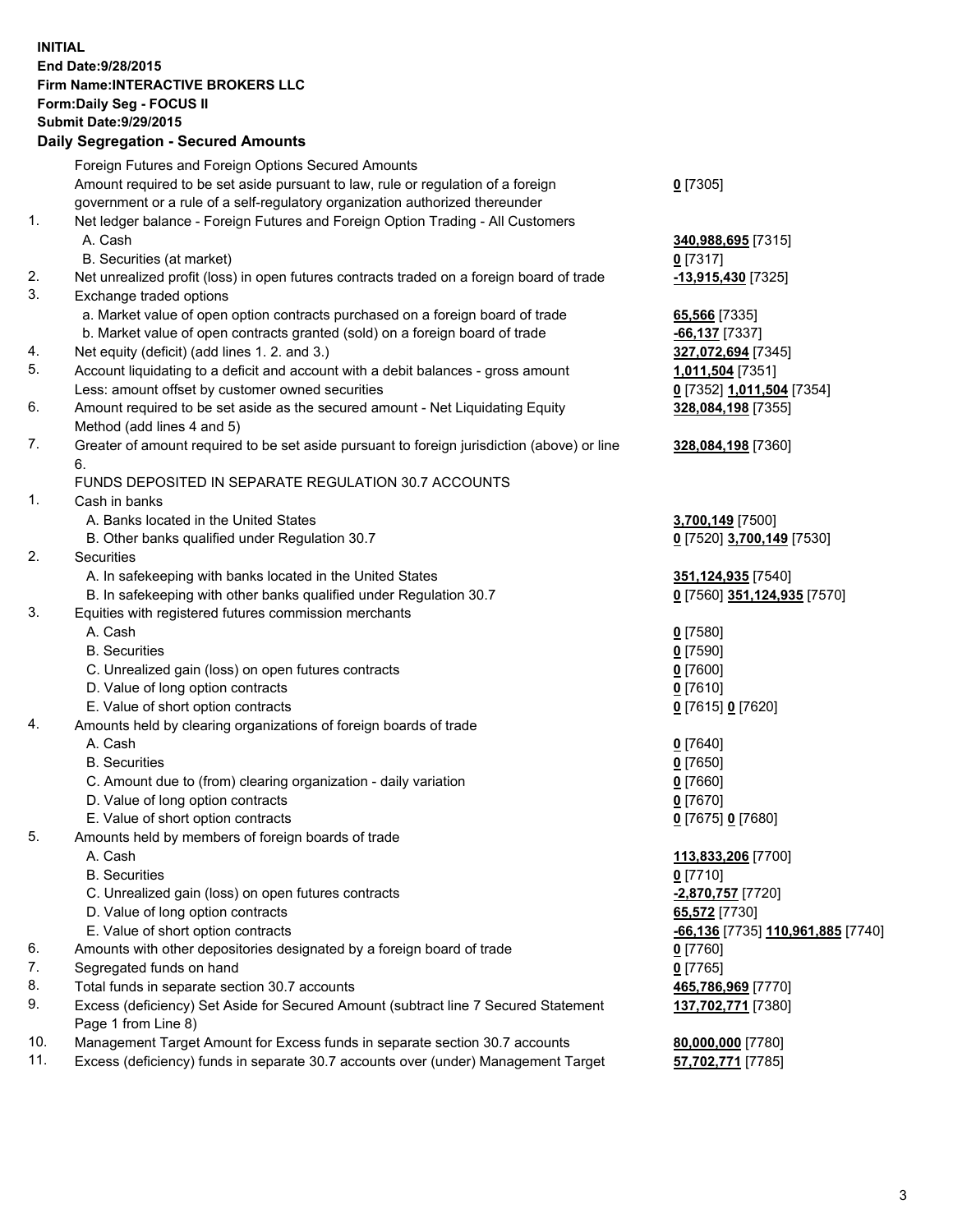**INITIAL End Date:9/28/2015 Firm Name:INTERACTIVE BROKERS LLC Form:Daily Seg - FOCUS II Submit Date:9/29/2015 Daily Segregation - Segregation Statement** SEGREGATION REQUIREMENTS(Section 4d(2) of the CEAct) 1. Net ledger balance A. Cash **2,657,337,448** [7010] B. Securities (at market) **0** [7020] 2. Net unrealized profit (loss) in open futures contracts traded on a contract market **41,467,717** [7030] 3. Exchange traded options A. Add market value of open option contracts purchased on a contract market **101,092,712** [7032] B. Deduct market value of open option contracts granted (sold) on a contract market **-195,024,425** [7033] 4. Net equity (deficit) (add lines 1, 2 and 3) **2,604,873,452** [7040] 5. Accounts liquidating to a deficit and accounts with debit balances - gross amount **230,545** [7045] Less: amount offset by customer securities **0** [7047] **230,545** [7050] 6. Amount required to be segregated (add lines 4 and 5) **2,605,103,997** [7060] FUNDS IN SEGREGATED ACCOUNTS 7. Deposited in segregated funds bank accounts A. Cash **314,599,856** [7070] B. Securities representing investments of customers' funds (at market) **1,555,028,597** [7080] C. Securities held for particular customers or option customers in lieu of cash (at market) **0** [7090] 8. Margins on deposit with derivatives clearing organizations of contract markets A. Cash **21,619,908** [7100] B. Securities representing investments of customers' funds (at market) **992,681,728** [7110] C. Securities held for particular customers or option customers in lieu of cash (at market) **0** [7120] 9. Net settlement from (to) derivatives clearing organizations of contract markets **22,310,586** [7130] 10. Exchange traded options A. Value of open long option contracts **101,066,280** [7132] B. Value of open short option contracts **-194,998,052** [7133] 11. Net equities with other FCMs A. Net liquidating equity **0** [7140] B. Securities representing investments of customers' funds (at market) **0** [7160] C. Securities held for particular customers or option customers in lieu of cash (at market) **0** [7170] 12. Segregated funds on hand **0** [7150] 13. Total amount in segregation (add lines 7 through 12) **2,812,308,903** [7180] 14. Excess (deficiency) funds in segregation (subtract line 6 from line 13) **207,204,906** [7190] 15. Management Target Amount for Excess funds in segregation **155,000,000** [7194]

16. Excess (deficiency) funds in segregation over (under) Management Target Amount Excess

**52,204,906** [7198]